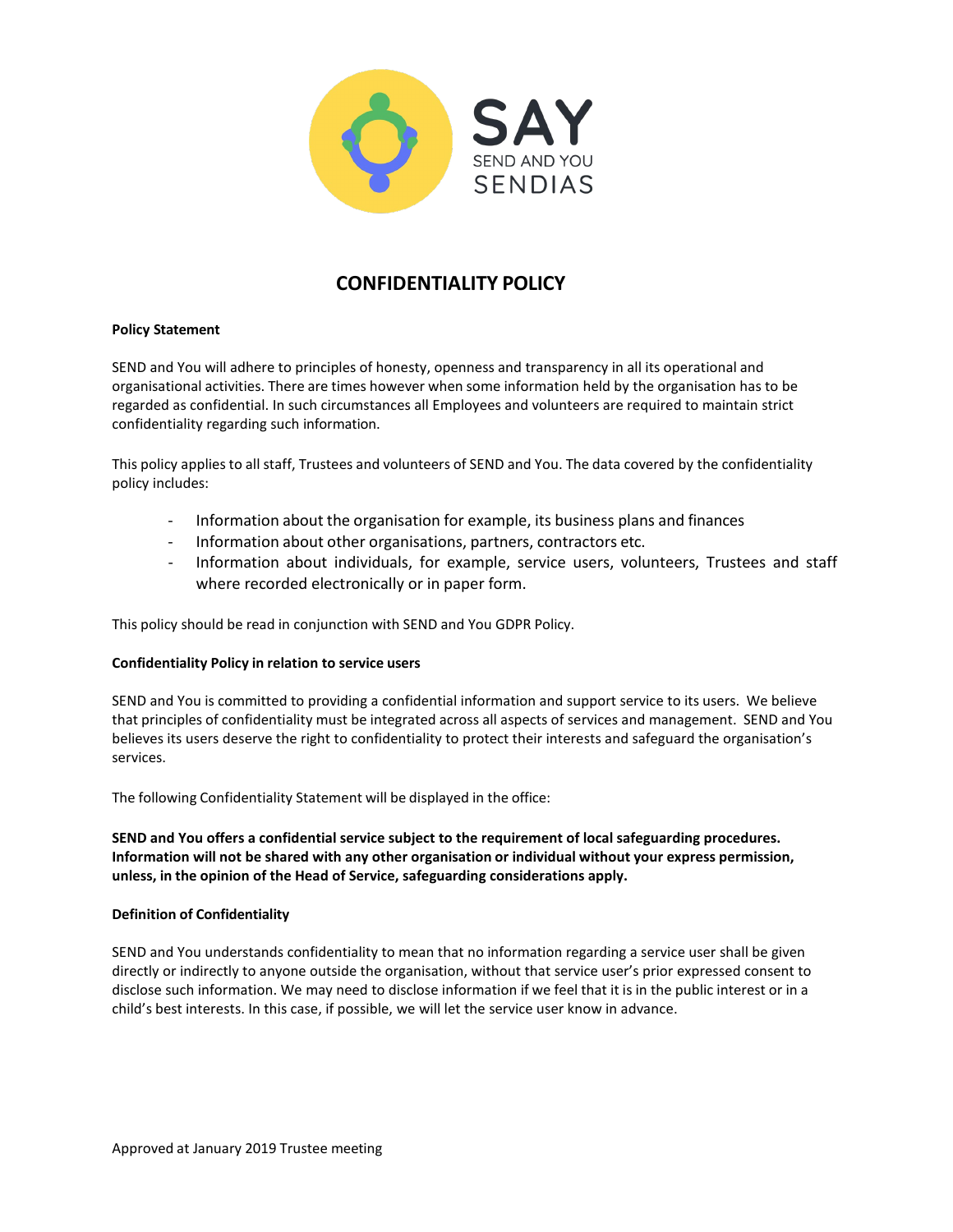Children and young people can contact us directly to receive confidential information, advice and support. SEND and You recognises that all users over the age of 16 should be able to access the organisation's services in confidence and that no person outside the organisation should ever know that they have used the organisation's services, except where safeguarding is a concern. For this reason, a signed consent form must be provided by a young person after their 16th birthday, before the SENDIAS Service can provide confidential information, advice and support to their parents or carers, except where the parent/guardian has deputyship.

We recognise that information could be indirectly given out through Employees informally discussing cases. Therefore, all Employees should ensure that no discussions relating to an individual user take place where they can be overheard by a third party. The Board of Trustees will not receive identifying details of individual users, or their case. SEND and You will not confirm the user's presence in the office base or use of the organisation's services without obtaining the user's consent.

SEND and You is a voluntary organisation working in partnership with local education authorities and is required to follow local safeguarding procedures when abuse is brought to attention. All employees and volunteers receive annual safeguarding training and have access to the Safeguarding policies.

# **Expressed consent to record or provide information**

**We do not contact you without your consent**. SEND and You's Employees/Volunteers are responsible for checking with service users if it is acceptable to call them at home or work in relation to their case. Employees/Volunteers are responsible for checking with service users that it is acceptable to write to them at home or work in relation to their case.

**We do not collect or share your information without explicit consent**. At the first point of contact all service users are made aware of issues of consent if they apply and how we record and retain the information we gather. They are told that they do not have to give those details, but that this may assist us in responding effectively. It is the responsibility of Employees/Volunteers to ensure that, where any action is agreed to be taken by the organisation on behalf of a service user, that service user must firstly give their consent which should be recorded in the Case Record.

# **Limits to confidentiality**

Where the safety and welfare of children, young people or vulnerable adults are at risk, their protection takes precedence over the requirement for confidentiality. On occasions where an Employee/Volunteer feels that Safeguarding may be an issue, they should follow the safeguarding policy and the following steps must be taken:

• The Employee/Volunteer should make notes of any events/ discussions causing concern as soon as possible.

• The Employee/Volunteer should raise the matter immediately with the Head of Service.

• The Employee/Volunteer must discuss with the Head of Service the issues involved in the case. The Head of Service should take a written note of this discussion.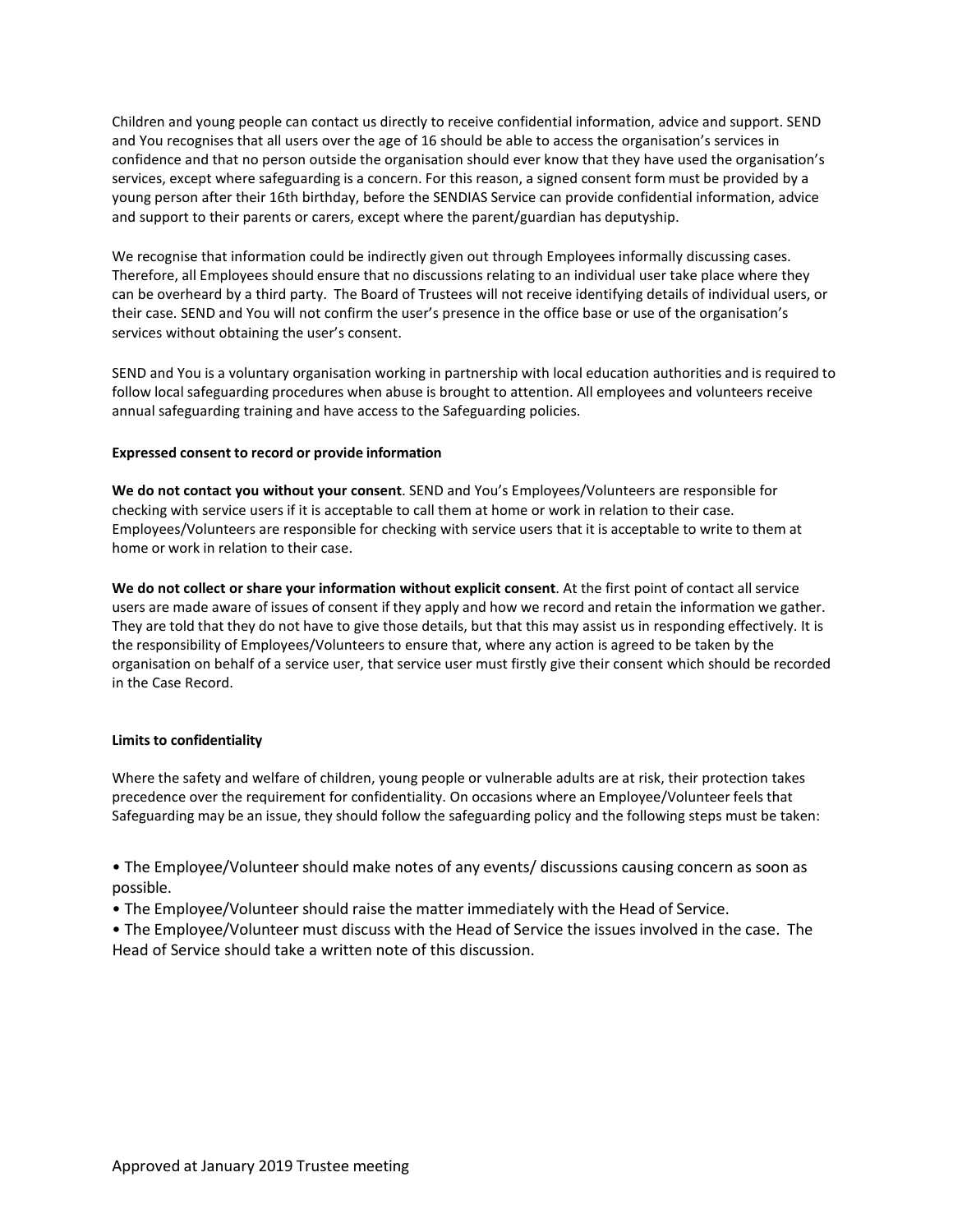• The Head of Service is responsible for making a decision whether or not to contact Social Services about the matter. Once contact is made with Social Services, the Head of Service will take whatever action is advised by this agency.

• The Head of Service should brief the Chair on the full facts of the case, ensuring they do not breach confidentiality in doing so.

• A full written report on the case should be made and any action agreed, undertaken. The Head of Service is responsible for ensuring all activities are actioned.

• If the Head of Service is not available, any safeguarding concern should be passed to nominated members of the Board of Trustees who will decide whether Social Services should be contacted.

• The case should not be discussed with other members of the Board who may have to resolve any future complaint about the action taken.

Other situations where we reserve the right to break confidentiality include:

- If a member of staff receives information which indicates that a crime has been committed
- If disclosure is required by law, for example, by the police
- If a person is felt to lack the mental capacity to make a decision (as defined in the Mental Capacity Act 2005). In such cases staff or volunteers will discuss with the Head of Service and they will act in the client's best interest.
- The decision to break confidentiality will be decided on a case by case basis and approved by the Head of Service.

# **Case records**

It is the Head of Service's responsibility to ensure all case records are kept securely (in accordance with the new Data Protection Act 2018 and GDPR). This includes notebooks, copies of correspondence, calculation sheets and any other sources of information, including all electronic data held by us. All Employees/Volunteers are given guidance on the safe storage of information relating to service users and bi-annual training is provided on Data Protection and GDPR.

# **Access to data**

This Policy operates on a "need to know" basis and apart from staff, volunteers and Trustees in the office, noone will have access to client or organisational information unless it is relevant to the service or their work.

All clients and customers have the right to request access to all information stored about them, and have a right to see a copy of this confidentiality policy on request. A copy of the policy is readily available on the website and displayed in the office at all times.

#### **Use of client information for publicity or training purposes**

SEND and You may at times have information from service users which may be useful for publicity or training purposes. Data will be anonymized where ever possible and if this is not possible then written permission from the service users will be sought prior to publication.